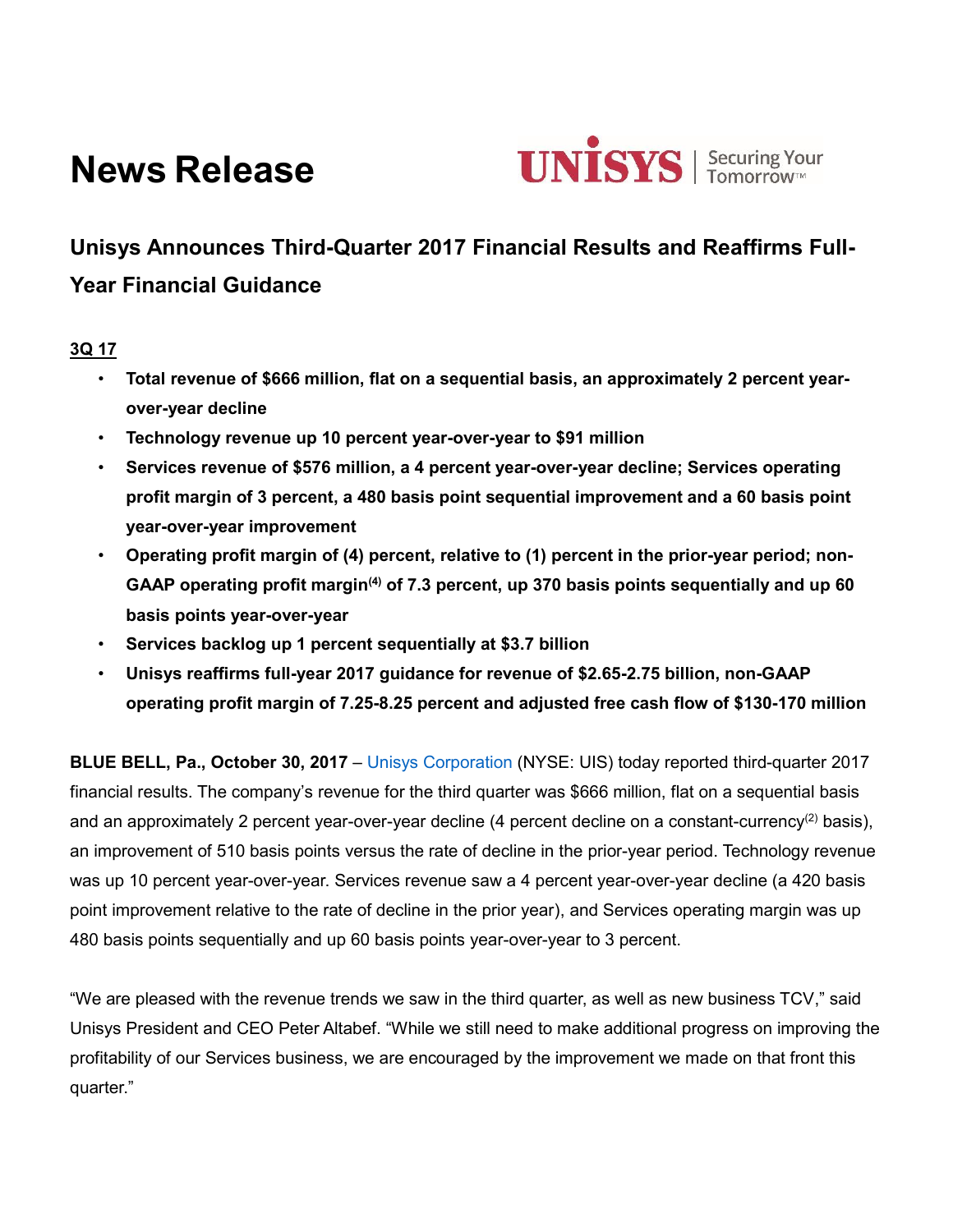## **Summary of Third Quarter 2017 Business Results**

## **Company:**

Third quarter revenue of \$666 million was flat on a sequential basis and an approximately 2 percent yearover-year decline (4 percent year-over-year decline on a constant-currency basis), an improvement of 510 basis points versus the rate of decline in the prior-year period. Third quarter operating profit margin was (4) percent, which includes cost-reduction and other charges and pension expense, relative to (1) percent in the prior-year period. Non-GAAP operating profit margin was 7.3 percent, up 370 basis points sequentially and up 60 basis points year-over-year.

Net loss attributable to Unisys Corporation common stockholders for the third quarter was \$41 million, versus a net loss of \$28 million in the prior-year period. Adjusted EBITDA<sup>(5)</sup> for the third quarter was \$89 million, up 1 percent year-over-year. Adjusted EBITDA margin for the third quarter was 13 percent, up 50 basis points relative to the prior-year period.

In the third quarter 2017, operating cash flow was \$54 million, relative to \$46 million in the prior-year period. The company generated free cash flow<sup>(3)</sup> of \$7 million in the third quarter, versus \$9 million in the third quarter 2016. Adjusted free cash flow<sup>(6)</sup> in the third quarter was \$67 million, versus \$72 million in the prior-year period. Although operating cash flow was up year-over-year, free cash flow and adjusted free cash flow were impacted by higher year-over-year capital expenditures related to updating systems in our check-processing JV in the UK. Excluding these expenditures, free cash flow and adjusted free cash flow would have been up year-over-year.

Total TCV<sup>(1)</sup> was down 44 percent year-over-year, largely due to a tough compare resulting from a large 12year contract signed in the third quarter 2016. New business TCV was up 38 percent year-over-year for the third quarter.

At September 30, 2017, the company had \$599 million in cash and cash equivalents. On October 5, 2017, the company entered into a new 5-year \$125 million revolving credit facility to replace the previous facility, which was due to expire June 2018.

## **Services:**

Services revenue of \$576 million, which represented 86 percent of third quarter total revenue, saw a 4 percent year-over-year decline as reported (a 420 basis point improvement relative to the rate of decline in the prior year) and a decline of 5 percent in constant-currency. Services backlog ended the third quarter at \$3.7 billion, up 1 percent sequentially. Services gross margin was up 240 basis points sequentially, although down 20 basis points year-over-year to 16 percent. Services operating profit margin was 3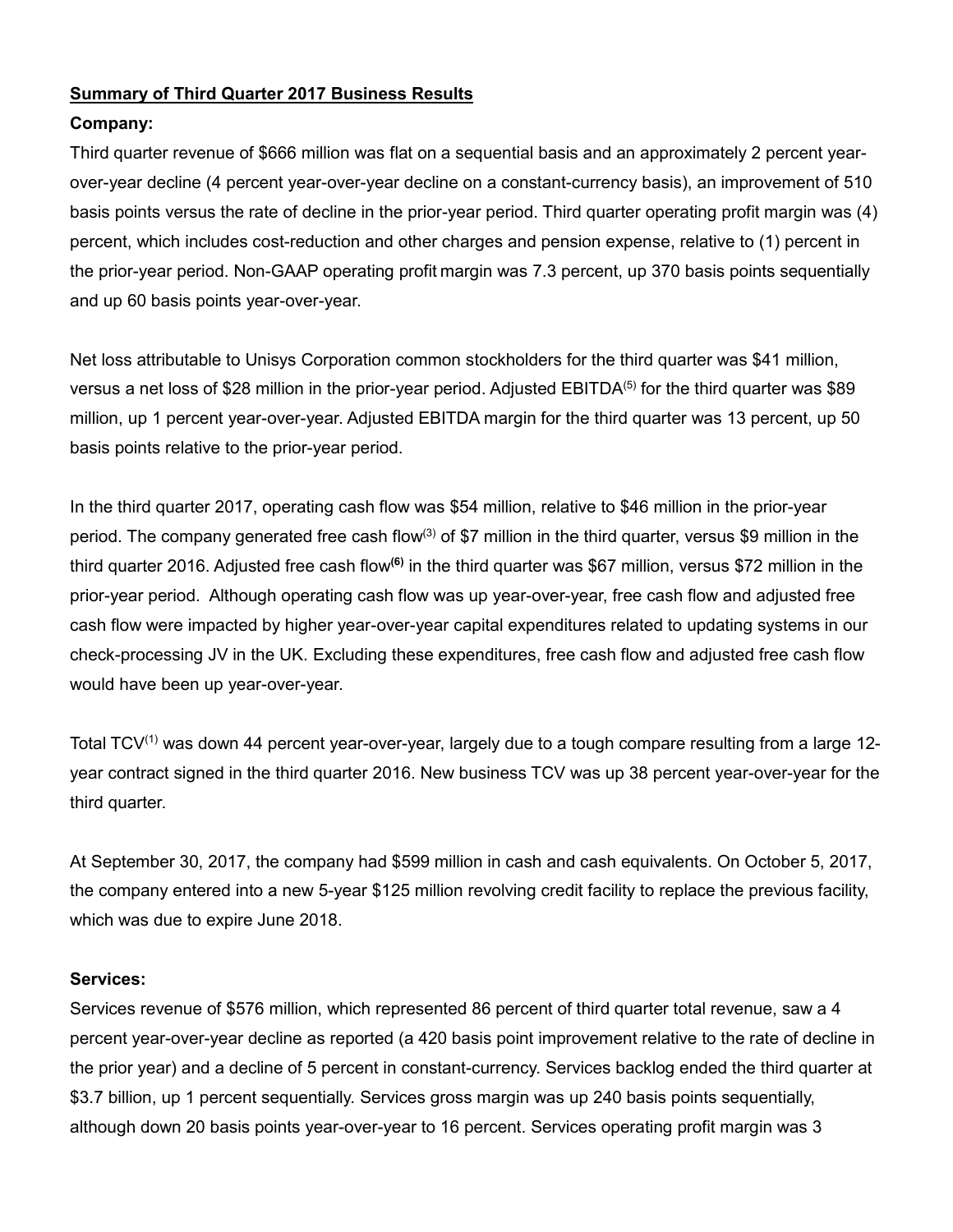percent, up 480 basis points sequentially, reflective of changes implemented in the third quarter of 2017 and up 60 basis points year-over-year.

## **Technology:**

Technology revenue in the third quarter was up 10 percent year-over-year as reported and in constant currency to \$91 million, which represented 14 percent of total third-quarter revenue. Technology gross margin for the third quarter was 53 percent, versus 60 percent in the prior-year period, and Technology operating profit margin was 31 percent, relative to 32 percent in the prior-year period. Technology margins were lower year-over-year largely due to higher sales of lower-margin hardware and third-party products.

## **Key Third-Quarter Contract Signings:**

The company in the third quarter entered into several key contracts in each of its sectors including the following:

- U.S. Federal: In collaboration with a partner, Unisys won an engagement to implement a Unisys Stealth® pilot solution to provide micro-segmentation capability for the U.S. Navy in its data center environment.
- Public: One of the biggest Wastewater Treatment Companies in Brazil renewed and expanded a five-year contract with Unisys to continue providing ClearPath Forward™ and data analytics services software licensing, support and maintenance services, as well as implementation of a backup virtual tape library and disaster recovery management services.
- Commercial: Unisys signed a new contract with a leading European airline group for business consultancy and Unisys' AirCore passenger service solutions.
- Financial Services: A New Zealand bank engaged Unisys to manage and maintain their core banking applications - designed to better integrate within the banks' digital channels - as well as set up a disaster recovery system.

## **Conference Call**

Unisys will hold a conference call today at 5:30 p.m. Eastern Time to discuss its results. The listen-only webcast, as well as the accompanying presentation materials, can be accessed on the Unisys Investor website at [www.unisys.com/investor.](http://www.unisys.com/investor) Following the call, an audio replay of the webcast, and accompanying presentation materials, can be accessed through the same link.

(1) **Total Contract Value** - TCV is the estimated total contractual revenue related to signed contracts including option years and without regard for cancellation terms. New business TCV represents TCV attributable to new scope for existing clients and new logo contracts.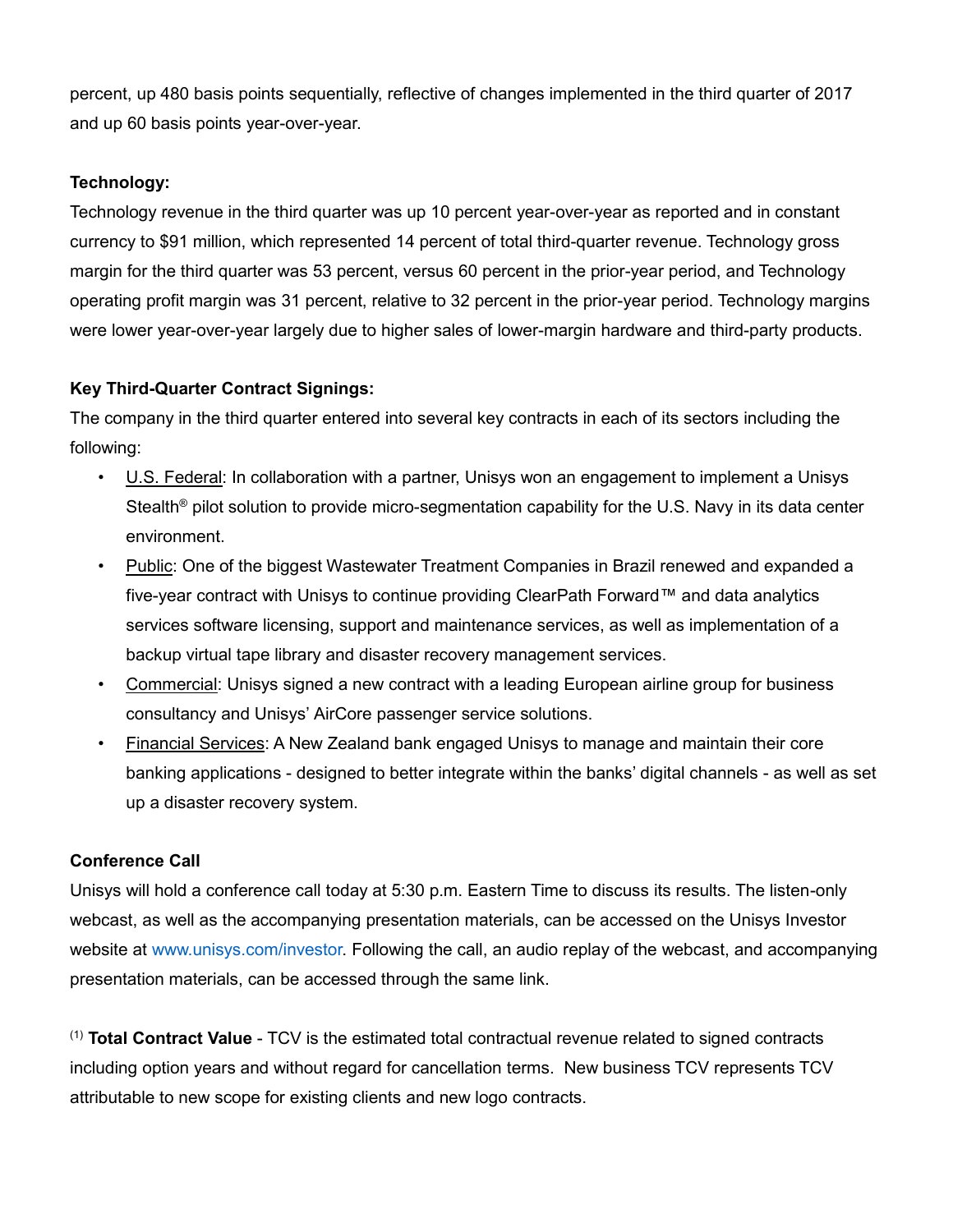(2) **Constant currency** - The company refers to growth rates in constant currency or on a constant currency basis so that the business results can be viewed without the impact of fluctuations in foreign currency exchange rates to facilitate comparisons of the company's business performance from one period to another. Constant currency is calculated by retranslating current and prior period results at a consistent rate.

#### **Non-GAAP and Other Information**

Although appropriate under generally accepted accounting principles (GAAP), the company's results reflect charges that the company believes are not indicative of its ongoing operations and that can make its profitability and liquidity results difficult to compare to prior periods, anticipated future periods, or to its competitors' results. These items consist of pension and cost-reduction and other expense. Management believes each of these items can distort the visibility of trends associated with the company's ongoing performance. Management also believes that the evaluation of the company's financial performance can be enhanced by use of supplemental presentation of its results that exclude the impact of these items in order to enhance consistency and comparativeness with prior or future period results. The following measures are often provided and utilized by the company's management, analysts, and investors to enhance comparability of year-over-year results, as well as to compare results to other companies in our industry.

(3) **Free cash flow** - The company defines free cash flow as cash flow from operations less capital expenditures. Management believes this liquidity measure gives investors an additional perspective on cash flow from on-going operating activities in excess of amounts used for reinvestment.

(4) **Non-GAAP operating profit** - The company recorded pretax pension expense and pretax charges in connection with cost-reduction activities and other expenses. For the company, non-GAAP operating profit excluded these items. The company believes that this profitability measure is more indicative of the company's operating results and aligns those results to the company's external guidance which is used by the company's management to allocate resources and may be used by analysts and investors to gauge the company's ongoing performance.

(5) **EBITDA & adjusted EBITDA** – Earnings before interest, taxes, depreciation and amortization (EBITDA) is calculated by starting with net income (loss) attributable to Unisys Corporation common shareholders and adding or subtracting the following items: net income attributable to noncontrolling interests, interest expense (net of interest income), provision for income taxes, depreciation and amortization. Adjusted EBITDA further excludes pension expense, cost-reduction and other expense, non-cash share-based expense, and other (income) expense adjustment. In order to provide investors with additional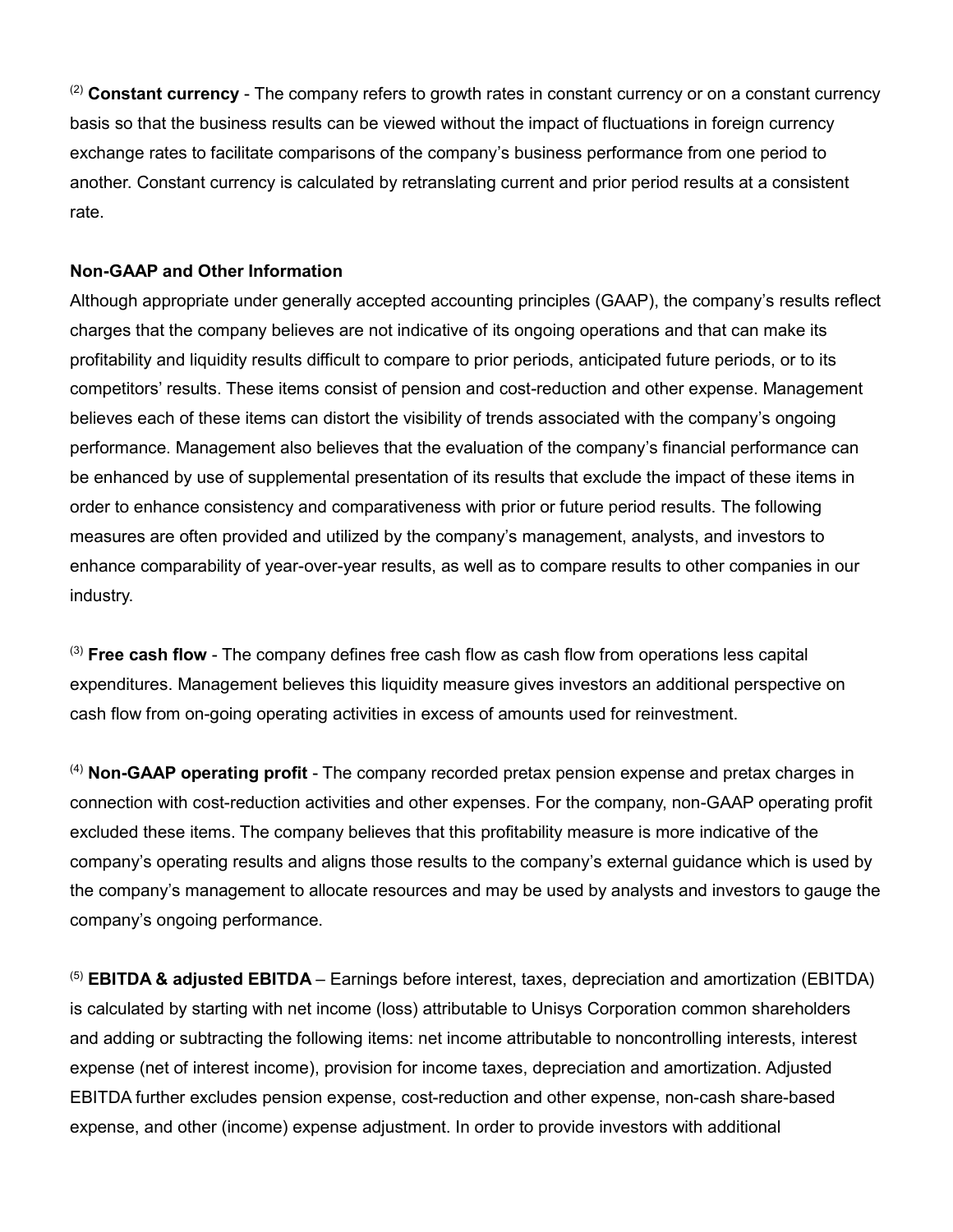understanding of the company's operating results, these charges are excluded from the adjusted EBITDA calculation.

(6) **Adjusted free cash flow** - Because inclusion of the company's pension contributions and cost-reduction and other payments in free cash flow may distort the visibility of the company's ability to generate cash flow from its operations without the impact of these non-operational costs, management believes that investors may be interested in adjusted free cash flow, which provides free cash flow before these payments. This liquidity measure was provided to analysts and investors in the form of external guidance and is used by management to measure operating liquidity.

**(7) Non-GAAP diluted earnings per share** - The company has recorded pension expense and charges in connection with cost-reduction activities and other expenses. Management believes that investors may have a better understanding of the company's performance and return to shareholders by excluding these charges from the GAAP diluted earnings/loss per share calculations. The tax amounts presented for these items for the calculation of non-GAAP diluted earnings per share include the current and deferred tax expense and benefits recognized under GAAP for these amounts.

#### **About Unisys**

Unisys is a global information technology company that specializes in providing industry-focused solutions integrated with leading-edge security to clients in the government, financial services and commercial markets. Unisys offerings include security solutions, advanced data analytics, cloud and infrastructure services, application services and application and server software. For more information, visit [www.unisys.com.](http://www.unisys.com/)

#### **Forward-Looking Statements**

Any statements contained in this release that are not historical facts are forward-looking statements as defined in the Private Securities Litigation Reform Act of 1995. Forward-looking statements include, but are not limited to, any projections of earnings, revenues, total contract value or other financial items; any statements of the company's plans, strategies or objectives for future operations; statements regarding future economic conditions or performance; and any statements of belief or expectation. All forward-looking statements rely on assumptions and are subject to various risks and uncertainties that could cause actual results to differ materially from expectations. In particular, statements concerning total contract value are based, in part, on the assumption that all options of the contracts included in the calculation of such value will be exercised and that each of those contracts will continue for their full contracted term. Risks and uncertainties that could affect the company's future results include the company's ability to effectively anticipate and respond to volatility and rapid technological innovation in its industry; the company's ability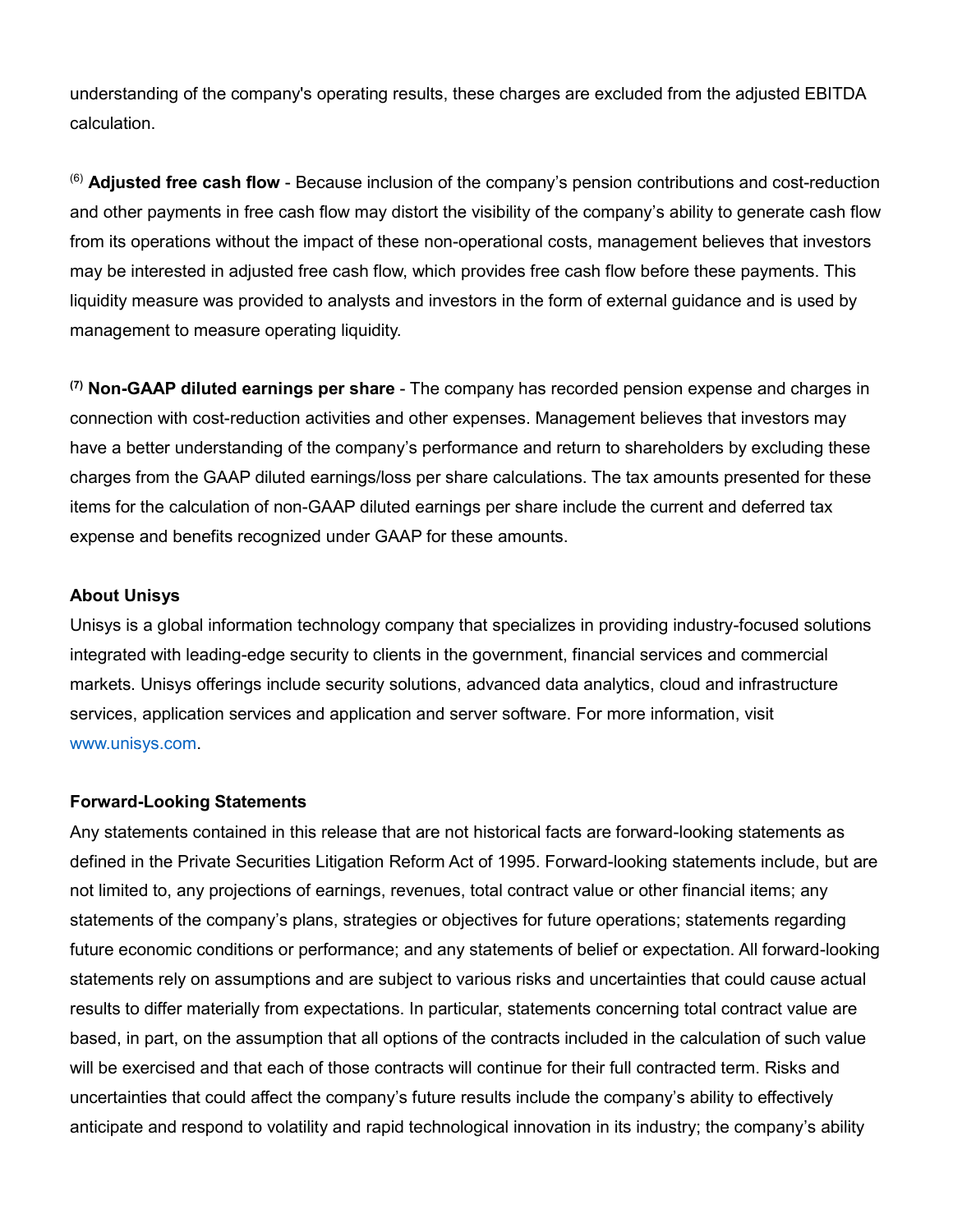to improve margins in its services business; the company's ability to sell new products while maintaining its installed base in its technology business; the company's ability to access financing markets to refinance its outstanding debt; the company's ability to realize anticipated cost savings and to successfully implement its cost reduction initiatives to drive efficiencies across all of its operations; the company's significant pension obligations and requirements to make significant cash contributions to its defined benefit plans; the company's ability to attract, motivate and retain experienced and knowledgeable personnel in key positions; the risks of doing business internationally when a significant portion of the company's revenue is derived from international operations; the potential adverse effects of aggressive competition in the information services and technology marketplace; the company's ability to retain significant clients; the company's contracts may not be as profitable as expected or provide the expected level of revenues; cybersecurity breaches could result in significant costs and could harm the company's business and reputation; a significant disruption in the company's IT systems could adversely affect the company's business and reputation; the company may face damage to its reputation or legal liability if its clients are not satisfied with its services or products; the performance and capabilities of third parties with whom the company has commercial relationships; the adverse effects of global economic conditions, acts of war, terrorism or natural disasters; contracts with U.S. governmental agencies may subject the company to audits, criminal penalties, sanctions and other expenses and fines; the potential for intellectual property infringement claims to be asserted against the company or its clients; the possibility that pending litigation could affect the company's results of operations or cash flow; the business and financial risk in implementing future dispositions or acquisitions; and the company's consideration of all available information following the end of the quarter and before the filing of the Form 10-Q and the possible impact of this subsequent event information on its financial statements for the reporting period. Additional discussion of factors that could affect the company's future results is contained in its periodic filings with the Securities and Exchange Commission. The company assumes no obligation to update any forward-looking statements.

#### **Contacts:**

Investors: Courtney Holben, Unisys, 215-986-3379 [courtney.holben@unisys.com](mailto:courtney.holben@unisys.com)

Media: John Clendening, Unisys, 214-403-1981 [john.clendening@unisys.com](mailto:john.clendening@unisys.com)

###

RELEASE NO.: 1030/9550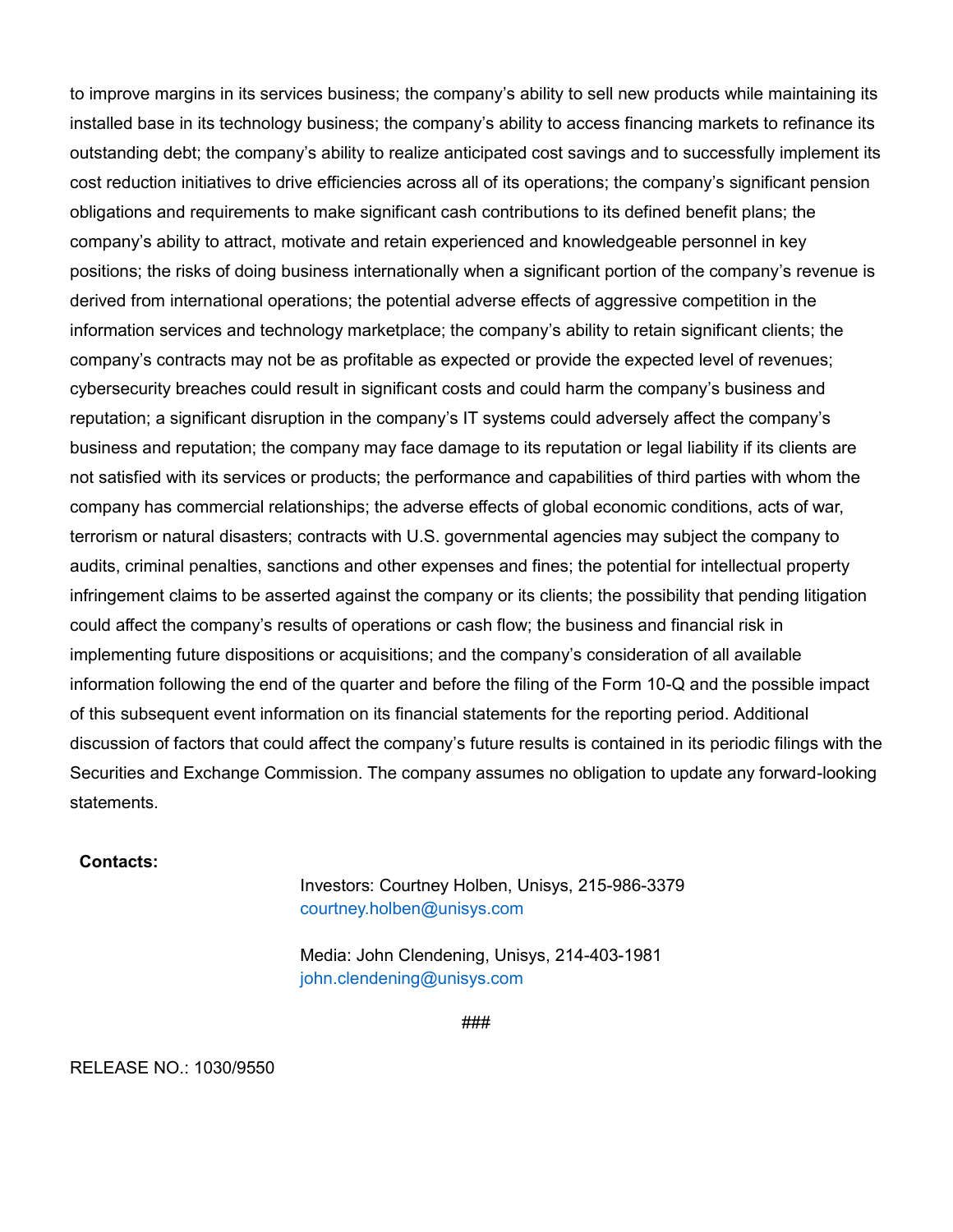Unisys and other Unisys products and services mentioned herein, as well as their respective logos, are trademarks or registered trademarks of Unisys Corporation. Any other brand or product referenced herein is acknowledged to be a trademark or registered trademark of its respective holder.

UIS – Q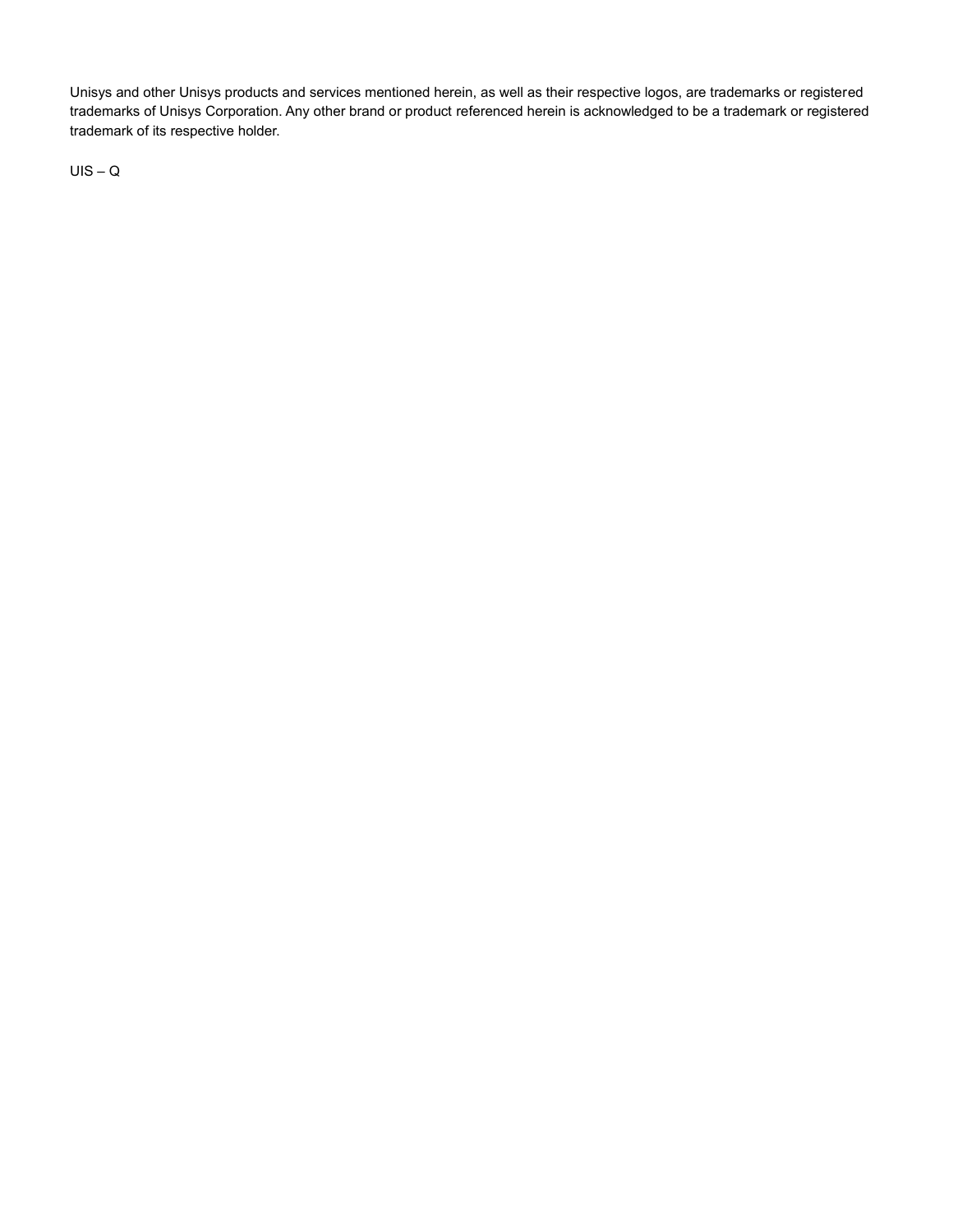## **UNISYS CORPORATION CONSOLIDATED STATEMENTS OF INCOME (Unaudited) (Millions, except per share data)**

|                                                                    | <b>Three Months Ended</b><br>September 30, |             |    |        | <b>Nine Months Ended</b><br>September 30, |              |   |         |
|--------------------------------------------------------------------|--------------------------------------------|-------------|----|--------|-------------------------------------------|--------------|---|---------|
|                                                                    |                                            | 2017        |    | 2016   |                                           | 2017         |   | 2016    |
| <b>Revenue</b>                                                     |                                            |             |    |        |                                           |              |   |         |
| <b>Services</b>                                                    | \$                                         | 575.5       | \$ | 600.9  | \$.                                       | 1,735.6      | S | 1,809.8 |
| Technology                                                         |                                            | 90.8        |    | 82.4   |                                           | 261.4        |   | 289.2   |
|                                                                    |                                            | 666.3       |    | 683.3  |                                           | 1,997.0      |   | 2,099.0 |
| <b>Costs and expenses</b>                                          |                                            |             |    |        |                                           |              |   |         |
| Cost of revenue:                                                   |                                            |             |    |        |                                           |              |   |         |
| Services                                                           |                                            | 539.7       |    | 531.3  |                                           | 1,570.9      |   | 1,594.1 |
| Technology                                                         |                                            | 40.5        |    | 30.4   |                                           | 117.3        |   | 106.5   |
|                                                                    |                                            | 580.2       |    | 561.7  |                                           | 1,688.2      |   | 1,700.6 |
| Selling, general and administrative                                |                                            | 102.3       |    | 120.0  |                                           | 325.6        |   | 345.8   |
| Research and development                                           |                                            | 10.8        |    | 11.4   |                                           | 37.7         |   | 40.5    |
|                                                                    |                                            | 693.3       |    | 693.1  |                                           | 2,051.5      |   | 2,086.9 |
| <b>Operating profit (loss)</b>                                     |                                            | (27.0)      |    | (9.8)  |                                           | (54.5)       |   | 12.1    |
| Interest expense                                                   |                                            | 16.4        |    | 7.7    |                                           | 36.4         |   | 19.9    |
| Other income (expense), net                                        |                                            | 3.0         |    | 2.3    |                                           | (8.6)        |   | 3.7     |
| Loss before income taxes                                           |                                            | (40.4)      |    | (15.2) |                                           | (99.5)       |   | (4.1)   |
| Provision for income taxes                                         |                                            | 12.5        |    | 9.9    |                                           | 21.6         |   | 34.2    |
| <b>Consolidated net loss</b>                                       |                                            | (52.9)      |    | (25.1) |                                           | (121.1)      |   | (38.3)  |
| Net income (loss) attributable to noncontrolling interests         |                                            | (11.8)      |    | 3.1    |                                           | (5.3)        |   | 8.2     |
| Net loss attributable to Unisys Corporation common<br>shareholders | S                                          | $(41.1)$ \$ |    | (28.2) | \$                                        | $(115.8)$ \$ |   | (46.5)  |
| Loss per share attributable to Unisys Corporation                  |                                            |             |    |        |                                           |              |   |         |
| <b>Basic</b>                                                       | \$                                         | $(0.81)$ \$ |    | (0.56) | \$                                        | $(2.30)$ \$  |   | (0.93)  |
| <b>Diluted</b>                                                     | \$                                         | $(0.81)$ \$ |    | (0.56) | \$                                        | $(2.30)$ \$  |   | (0.93)  |
| Shares used in the per share computations (in thousands):          |                                            |             |    |        |                                           |              |   |         |
| Basic                                                              |                                            | 50,471      |    | 50,082 |                                           | 50,388       |   | 50,052  |
| <b>Diluted</b>                                                     |                                            | 50,471      |    | 50,082 |                                           | 50,388       |   | 50,052  |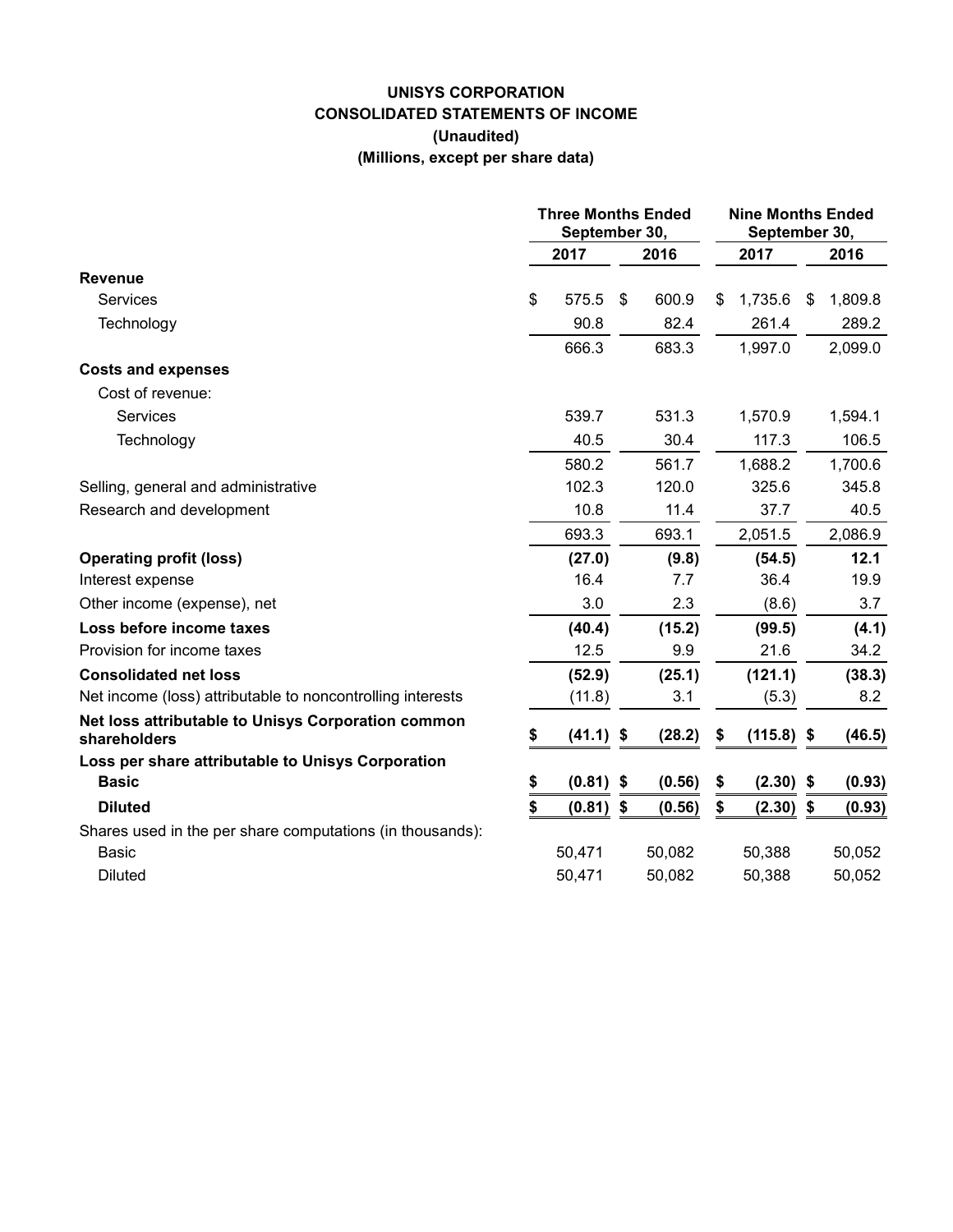## **UNISYS CORPORATION SEGMENT RESULTS (Unaudited) (Millions)**

|                                       |    | Total  | Eliminations |    | Services |    | Technology |  |
|---------------------------------------|----|--------|--------------|----|----------|----|------------|--|
| Three Months Ended September 30, 2017 |    |        |              |    |          |    |            |  |
| Customer revenue                      | \$ | 666.3  | \$           | \$ | 575.5    | \$ | 90.8       |  |
| Intersegment                          |    |        | (4.4)        |    |          |    | 4.4        |  |
| Total revenue                         | S. | 666.3  | \$<br>(4.4)  | \$ | 575.5    | \$ | 95.2       |  |
| Gross profit percent                  |    | 12.9 % |              |    | 16.5%    |    | 53.3%      |  |
| Operating profit (loss) percent       |    | (4.1)% |              |    | 3.2%     |    | 31.1%      |  |
| Three Months Ended September 30, 2016 |    |        |              |    |          |    |            |  |
| Customer revenue                      | \$ | 683.3  | \$           | \$ | 600.9    | \$ | 82.4       |  |
| Intersegment                          |    |        | (5.8)        |    |          |    | 5.8        |  |
| Total revenue                         | \$ | 683.3  | \$<br>(5.8)  | \$ | 600.9    | \$ | 88.2       |  |
| Gross profit percent                  |    | 17.8 % |              |    | 16.7%    |    | 59.8%      |  |
| Operating profit (loss) percent       |    | (1.4)% |              |    | 2.6%     |    | 32.3%      |  |

|                                      | Total         | Eliminations |        | Services |         | Technology  |
|--------------------------------------|---------------|--------------|--------|----------|---------|-------------|
| Nine Months Ended September 30, 2017 |               |              |        |          |         |             |
| Customer revenue                     | \$<br>1,997.0 | \$           |        | \$       | 1,735.6 | \$<br>261.4 |
| Intersegment                         |               |              | (15.1) |          |         | 15.1        |
| Total revenue                        | \$<br>1,997.0 | \$           | (15.1) | \$       | 1,735.6 | \$<br>276.5 |
| Gross profit percent                 | 15.5 %        |              |        |          | 16.3%   | 53.2%       |
| Operating profit (loss) percent      | (2.7)%        |              |        |          | 2.1%    | 27.8%       |
| Nine Months Ended September 30, 2016 |               |              |        |          |         |             |
| Customer revenue                     | \$<br>2,099.0 | \$           |        | \$       | 1,809.8 | \$<br>289.2 |
| Intersegment                         |               |              | (17.3) |          |         | 17.3        |
| Total revenue                        | \$<br>2,099.0 | \$           | (17.3) | \$       | 1,809.8 | \$<br>306.5 |
| Gross profit percent                 | 19.0 %        |              |        |          | 15.9%   | 60.2%       |
| Operating profit percent             | 0.6%          |              |        |          | 1.8%    | 36.0%       |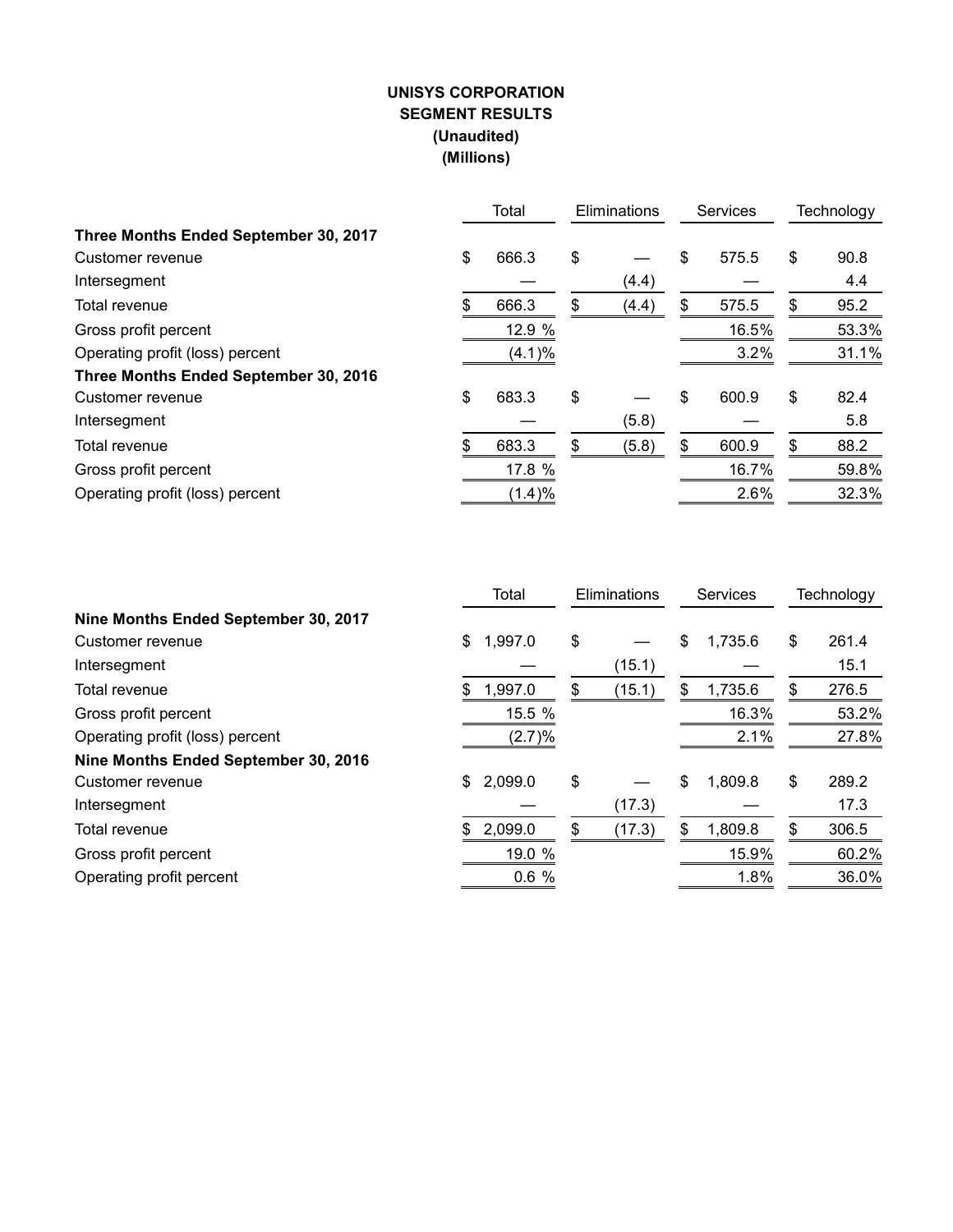## **UNISYS CORPORATION CONSOLIDATED BALANCE SHEETS (Unaudited) (Millions)**

|                                                | September 30,<br>2017 |     | December 31,<br>2016 |
|------------------------------------------------|-----------------------|-----|----------------------|
| <b>Assets</b>                                  |                       |     |                      |
| Current assets:                                |                       |     |                      |
| Cash and cash equivalents                      | \$<br>598.7           | \$  | 370.6                |
| Accounts and notes receivable, net             | 511.8                 |     | 505.8                |
| Inventories:                                   |                       |     |                      |
| Parts and finished equipment                   | 17.7                  |     | 14.0                 |
| Work in process and materials                  | 15.1                  |     | 15.0                 |
| Prepaid expenses and other current assets      | 118.8                 |     | 121.9                |
| <b>Total current assets</b>                    | 1,262.1               |     | 1,027.3              |
| Properties                                     | 915.4                 |     | 886.6                |
| Less-Accumulated depreciation and amortization | 766.7                 |     | 741.3                |
| Properties, net                                | 148.7                 |     | 145.3                |
| Outsourcing assets, net                        | 190.6                 |     | 172.5                |
| Marketable software, net                       | 136.4                 |     | 137.0                |
| Prepaid postretirement assets                  | 47.9                  |     | 33.3                 |
| Deferred income taxes                          | 150.8                 |     | 146.1                |
| Goodwill                                       | 181.2                 |     | 178.6                |
| Restricted cash                                | 21.3                  |     | $30.5$ *             |
| Other long-term assets                         | 157.9                 |     | 151.0 *              |
| <b>Total assets</b>                            | \$<br>2,296.9         | \$  | 2,021.6              |
| <b>Liabilities and deficit</b>                 |                       |     |                      |
| <b>Current liabilities:</b>                    |                       |     |                      |
| Current maturities of long-term-debt           | \$<br>11.3            | -\$ | 106.0                |
| Accounts payable                               | 195.5                 |     | 189.0                |
| Deferred revenue                               | 326.9                 |     | 337.4                |
| Other accrued liabilities                      | 387.8                 |     | 349.2                |
| <b>Total current liabilities</b>               | 921.5                 |     | 981.6                |
| Long-term debt                                 | 631.5                 |     | 194.0                |
| Long-term postretirement liabilities           | 2,195.2               |     | 2,292.6              |
| Long-term deferred revenue                     | 108.3                 |     | 117.6                |
| Other long-term liabilities                    | 90.3                  |     | 83.2                 |
| Commitments and contingencies                  |                       |     |                      |
| <b>Total deficit</b>                           | (1,649.9)             |     | (1,647.4)            |
| <b>Total liabilities and deficit</b>           | \$<br>$2,296.9$ \$    |     | 2,021.6              |

\* Certain amounts have been reclassified to conform to the current-year presentation.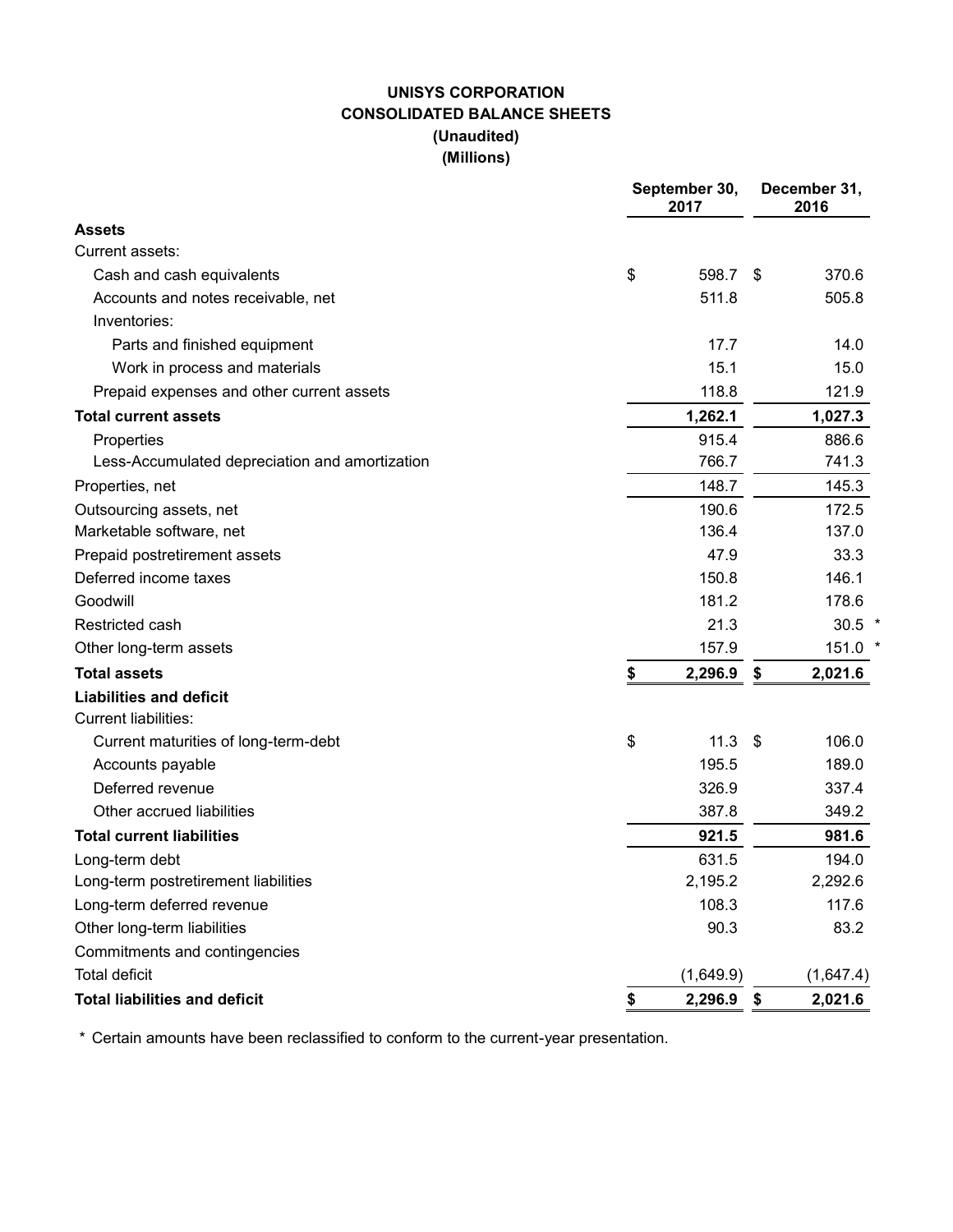## **UNISYS CORPORATION CONSOLIDATED STATEMENTS OF CASH FLOWS (Unaudited) (Millions)**

|                                                                                                                            |                    | <b>Nine Months Ended</b><br>September 30, |
|----------------------------------------------------------------------------------------------------------------------------|--------------------|-------------------------------------------|
|                                                                                                                            | 2017               | 2016                                      |
| Cash flows from operating activities                                                                                       |                    |                                           |
| Consolidated net loss                                                                                                      | \$<br>$(121.1)$ \$ | (38.3)                                    |
| Adjustments to reconcile consolidated net loss to net cash provided by (used for) operating<br>activities:                 |                    |                                           |
| Foreign currency transaction (gains) losses                                                                                | (0.5)              | 0.4                                       |
| Non-cash interest expense                                                                                                  | 6.9                | 4.9                                       |
| Loss on debt extinguishment                                                                                                | 1.5                |                                           |
| Employee stock compensation                                                                                                | 8.6                | 7.7                                       |
| Depreciation and amortization of properties                                                                                | 29.6               | 28.6                                      |
| Depreciation and amortization of outsourcing assets                                                                        | 39.3               | 39.7                                      |
| Amortization of marketable software                                                                                        | 47.1               | 48.0                                      |
| Other non-cash operating activities                                                                                        | 3.3                | 1.4                                       |
| Loss on disposal of capital assets                                                                                         | 4.5                | 2.0                                       |
| Pension contributions                                                                                                      | (110.8)            | (104.0)                                   |
| Pension expense                                                                                                            | 69.4               | 63.0                                      |
| Decrease (increase) in deferred income taxes, net                                                                          | 2.3                | (2.7)                                     |
| Changes in operating assets and liabilities:                                                                               |                    |                                           |
| Receivables, net                                                                                                           | 3.1                | 59.9                                      |
| Inventories                                                                                                                | (2.6)              | 5.5                                       |
| Accounts payable and other accrued liabilities                                                                             | (15.3)             | $(44.9)$ *                                |
| <b>Other liabilities</b>                                                                                                   | (21.8)             | 10.5                                      |
| Other assets                                                                                                               | 20.2               | $21.3$ *                                  |
| Net cash (used for) provided by operating activities                                                                       | (36.3)             | $103.0*$                                  |
| Cash flows from investing activities                                                                                       |                    |                                           |
| Proceeds from investments                                                                                                  | 3,663.5            | 3,307.3                                   |
| Purchases of investments                                                                                                   | (3,632.8)          | (3,331.6)                                 |
| Investment in marketable software                                                                                          | (46.6)             | (47.1)                                    |
| Capital additions of properties                                                                                            | (21.8)             | (18.3)                                    |
| Capital additions of outsourcing assets                                                                                    | (60.1)             | (41.4)                                    |
| Other                                                                                                                      | (0.8)              | $(0.8)$ *                                 |
| Net cash used for investing activities                                                                                     | (98.6)             | (131.9)                                   |
| Cash flows from financing activities                                                                                       |                    |                                           |
| Proceeds from issuance of long-term debt                                                                                   | 445.0              | 213.5                                     |
| Payments for capped call transactions                                                                                      |                    | (27.3)                                    |
| Issuance costs relating to long-term debt                                                                                  | (12.1)             | (7.3)                                     |
| Payments of long-term debt                                                                                                 | (98.4)             | (2.1)                                     |
| Payments of short-term borrowings                                                                                          |                    | (65.8)                                    |
| Other                                                                                                                      | 0.2                | $(0.4)$ *                                 |
|                                                                                                                            |                    |                                           |
| Net cash provided by financing activities<br>Effect of exchange rate changes on cash, cash equivalents and restricted cash | 334.7<br>19.1      | 110.6 *<br>$(2.3)$ *                      |
|                                                                                                                            |                    |                                           |
| Increase in cash, cash equivalents and restricted cash<br>Cash, cash equivalents and restricted cash, beginning of period  | 218.9<br>401.1     | 79.4 *<br>396.8 *                         |
|                                                                                                                            |                    |                                           |
| Cash, cash equivalents and restricted cash, end of period                                                                  | 620.0              | 476.2<br>\$                               |

\* Certain amounts have been reclassified to conform to the current-year presentation.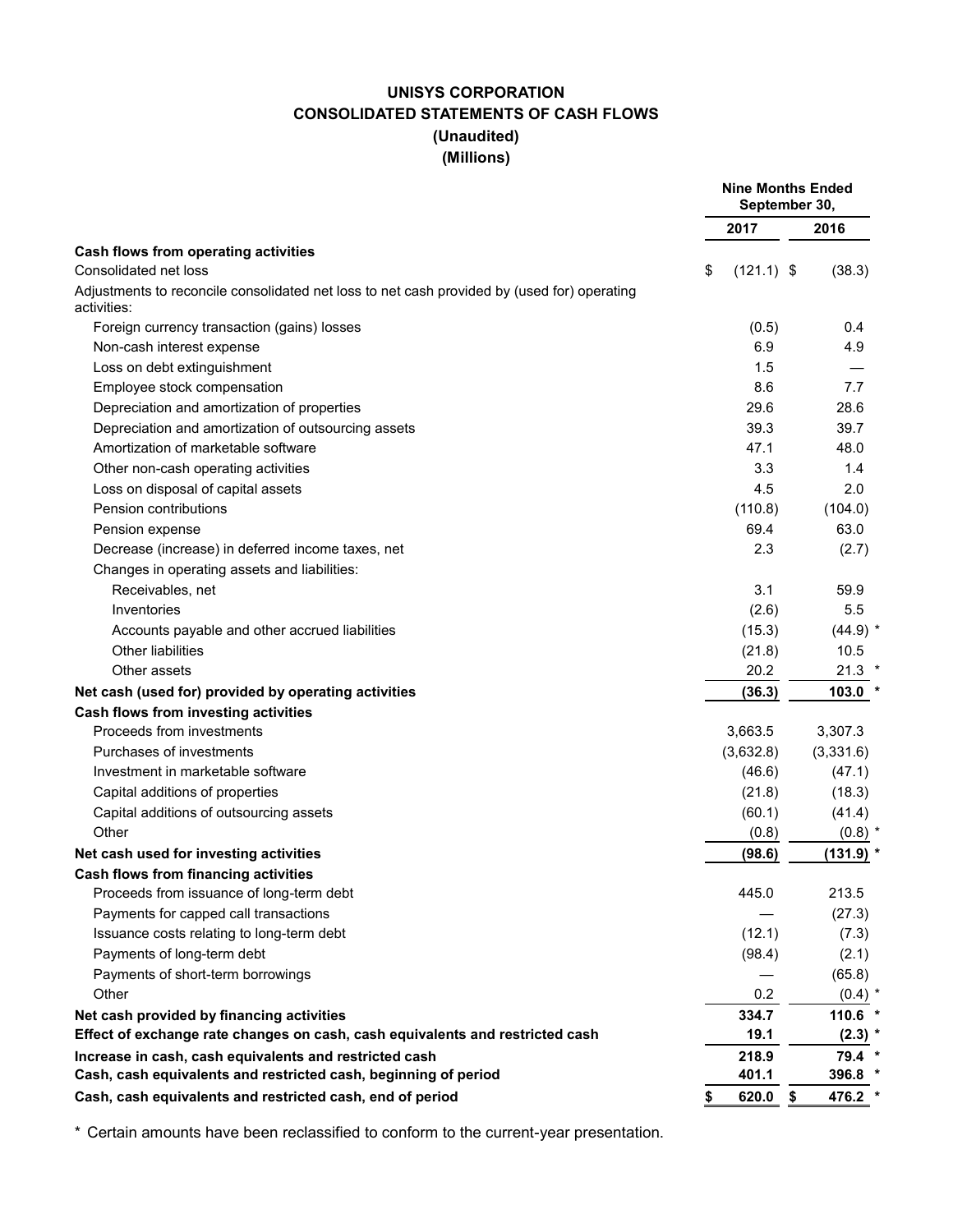#### **UNISYS CORPORATION**

**RECONCILIATION OF SELECTED GAAP MEASURES TO NON-GAAP MEASURES**

**(Unaudited)**

**(Millions, except per share data)**

|                                                                                          |                          | <b>Three Months</b><br><b>Ended September 30,</b> |             |      |        |    | <b>Nine Months</b> |      | <b>Ended September 30,</b> |  |
|------------------------------------------------------------------------------------------|--------------------------|---------------------------------------------------|-------------|------|--------|----|--------------------|------|----------------------------|--|
|                                                                                          |                          |                                                   | 2017        |      | 2016   |    | 2017               |      | 2016                       |  |
| <b>GAAP net loss attributable to Unisys Corporation</b><br>common shareholders           |                          | \$                                                | $(41.1)$ \$ |      | (28.2) | \$ | $(115.8)$ \$       |      | (46.5)                     |  |
| Cost reduction and other expense:                                                        | pretax                   |                                                   | 46.1        |      | 34.6   |    | 100.5              |      | 71.7                       |  |
|                                                                                          | tax benefit              |                                                   | (1.2)       |      | (2.6)  |    | (10.2)             |      | (4.7)                      |  |
|                                                                                          | net of tax               |                                                   | 44.9        |      | 32.0   |    | 90.3               |      | 67.0                       |  |
|                                                                                          | minority interest        |                                                   | (11.1)      |      |        |    | (11.1)             |      |                            |  |
|                                                                                          | net of minority interest |                                                   | 33.8        |      | 32.0   |    | 79.2               |      | 67.0                       |  |
| Pension expense:                                                                         | pretax                   |                                                   | 23.6        |      | 21.2   |    | 69.4               |      | 63.0                       |  |
|                                                                                          | tax (benefit) provision  |                                                   | (0.1)       |      | 0.3    |    | 1.7                |      | 0.9                        |  |
|                                                                                          | net of tax               |                                                   | 23.5        |      | 21.5   |    | 71.1               |      | 63.9                       |  |
| Non-GAAP net income attributable to Unisys Corporation<br>common shareholders            |                          |                                                   | 16.2        |      | 25.3   |    | 34.5               |      | 84.4                       |  |
| Add interest expense on convertible notes                                                |                          |                                                   | 4.8         |      | 4.6    |    | 14.2               |      | 9.9                        |  |
| Non-GAAP net income attributable to Unisys Corporation<br>for diluted earnings per share |                          | \$                                                | 21.0        | - \$ | 29.9   | S  | 48.7               | \$   | 94.3                       |  |
| Weighted average shares (thousands)                                                      |                          |                                                   | 50,471      |      | 50,082 |    | 50,388             |      | 50,052                     |  |
| Plus incremental shares from assumed conversion:                                         |                          |                                                   |             |      |        |    |                    |      |                            |  |
|                                                                                          | Employee stock plans     |                                                   | 241         |      | 226    |    | 308                |      | 175                        |  |
|                                                                                          | Convertible notes        |                                                   | 21,868      |      | 21,868 |    | 21,868             |      | 15,685                     |  |
| Non-GAAP adjusted weighted average shares                                                |                          |                                                   | 72,580      |      | 72,176 |    | 72,564             |      | 65,912                     |  |
| Diluted earnings (loss) per share                                                        |                          |                                                   |             |      |        |    |                    |      |                            |  |
| <b>GAAP basis</b>                                                                        |                          |                                                   |             |      |        |    |                    |      |                            |  |
| GAAP net loss attributable to Unisys Corporation for diluted<br>earnings per share       |                          | \$                                                | $(41.1)$ \$ |      | (28.2) | \$ | $(115.8)$ \$       |      | (46.5)                     |  |
| Divided by adjusted weighted average shares                                              |                          |                                                   | 50,471      |      | 50,082 |    | 50,388             |      | 50,052                     |  |
| <b>GAAP diluted loss per share</b>                                                       |                          | \$                                                | $(0.81)$ \$ |      | (0.56) | \$ | $(2.30)$ \$        |      | (0.93)                     |  |
| <b>Non-GAAP basis</b>                                                                    |                          |                                                   |             |      |        |    |                    |      |                            |  |
| Non-GAAP net income attributable to Unisys Corporation for<br>diluted earnings per share |                          | \$                                                | $21.0$ \$   |      | 29.9   | \$ | 48.7               | - \$ | 94.3                       |  |
| Divided by Non-GAAP adjusted weighted average shares                                     |                          |                                                   | 72,580      |      | 72,176 |    | 72,564             |      | 65,912                     |  |
| Non-GAAP diluted earnings per share                                                      |                          | \$                                                | $0.29$ \$   |      | 0.41   | \$ | 0.67               | \$   | 1.43                       |  |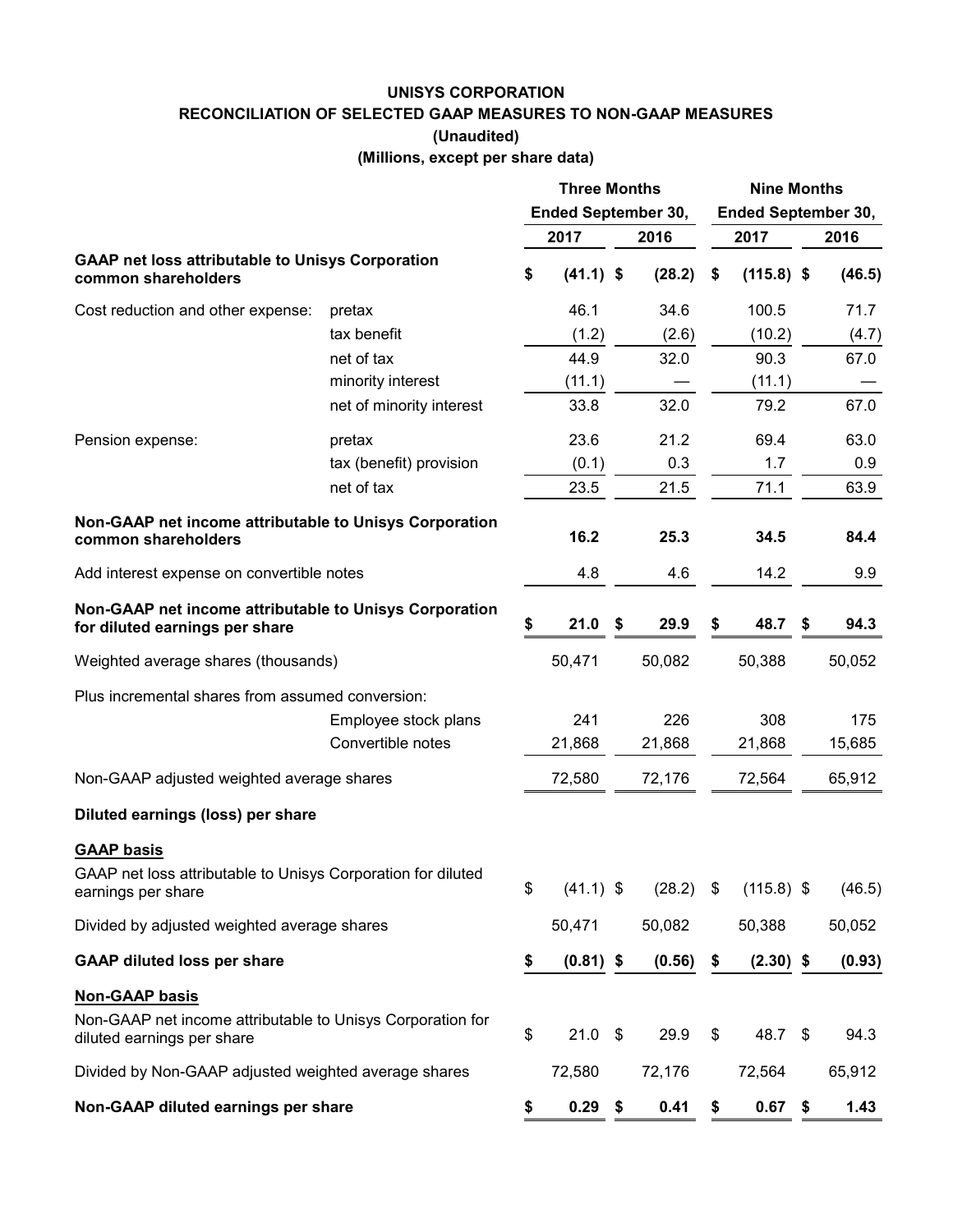## **UNISYS CORPORATION RECONCILIATION OF GAAP OPERATING PROFIT TO NON-GAAP OPERATING PROFIT (Unaudited) (Millions)**

|                                       | <b>Three Months</b><br><b>Ended September 30,</b> |    |           |    |           | <b>Nine Months</b><br><b>Ended September 30,</b> |           |  |  |
|---------------------------------------|---------------------------------------------------|----|-----------|----|-----------|--------------------------------------------------|-----------|--|--|
|                                       | 2017                                              |    | 2016      |    | 2017      |                                                  | 2016      |  |  |
| <b>GAAP</b> operating profit (loss)   | \$<br>(27.0)                                      | \$ | (9.8)     | \$ | (54.5)    | \$                                               | 12.1      |  |  |
| Cost reduction and other expense      | 51.8                                              |    | 34.6      |    | 99.6      |                                                  | 71.7      |  |  |
| FAS87 pension expense                 | 23.6                                              |    | 21.2      |    | 69.4      |                                                  | 63.0      |  |  |
| Non-GAAP operating profit             | 48.4                                              | S  | 46.0      | S  | 114.5     |                                                  | 146.8     |  |  |
| <b>Customer revenue</b>               | \$<br>666.3                                       | \$ | 683.3     |    | \$1,997.0 |                                                  | \$2,099.0 |  |  |
| <b>GAAP operating profit (loss) %</b> | (4.1)%                                            |    | $(1.4)\%$ |    | (2.7)%    |                                                  | 0.6%      |  |  |
| Non-GAAP operating profit %           | 7.3%                                              |    | 6.7 $%$   |    | 5.7%      |                                                  | $7.0\%$   |  |  |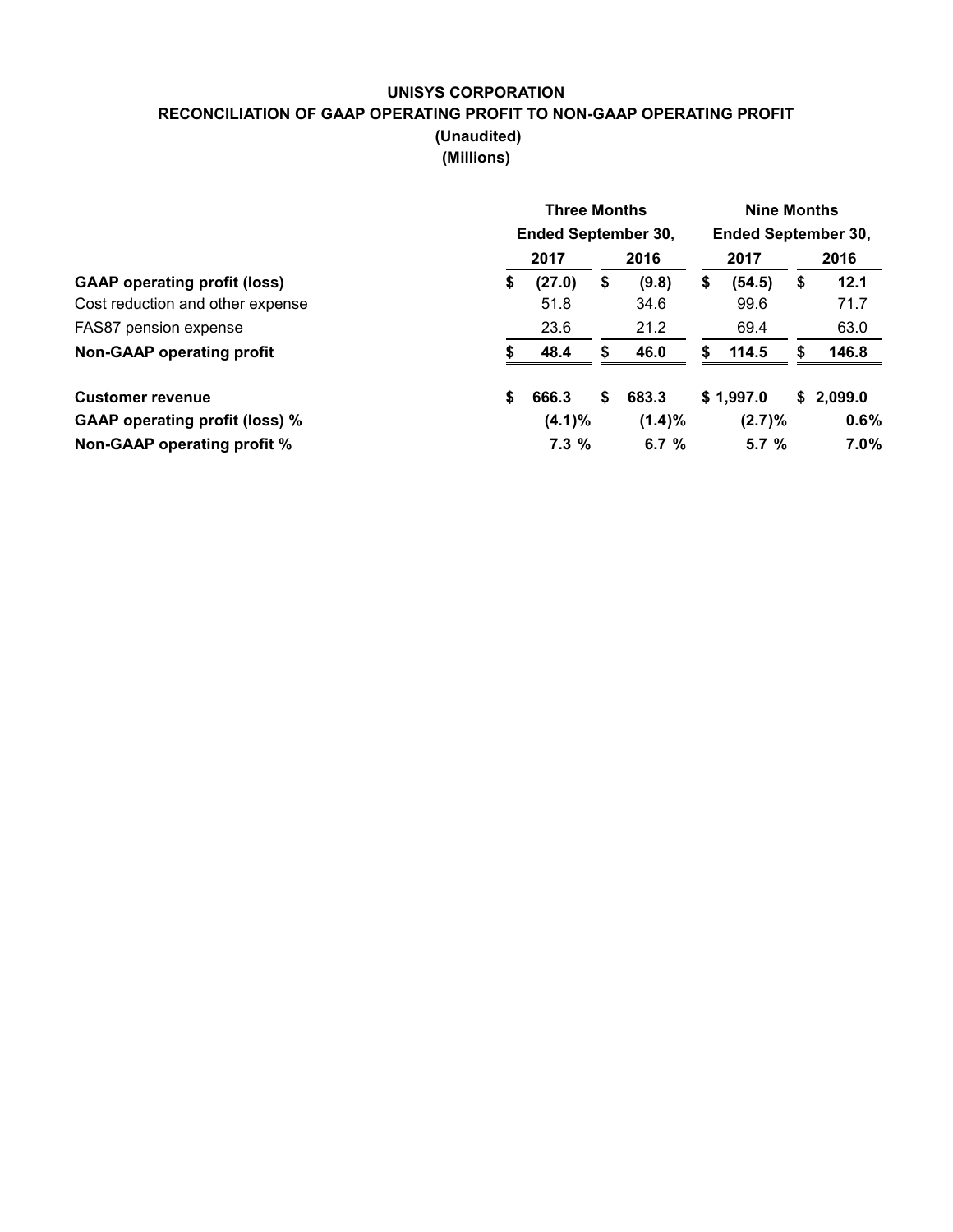## **UNISYS CORPORATION RECONCILIATION OF GAAP TO NON-GAAP (Unaudited) (Millions)**

## **FREE CASH FLOW**

|                                        |    | <b>Three Months</b><br><b>Ended September 30,</b> |  |           |   |             |  | <b>Nine Months</b>         |  |  |  |
|----------------------------------------|----|---------------------------------------------------|--|-----------|---|-------------|--|----------------------------|--|--|--|
|                                        |    |                                                   |  |           |   |             |  | <b>Ended September 30,</b> |  |  |  |
|                                        |    | 2017                                              |  | 2016      |   | 2017        |  | 2016                       |  |  |  |
| Cash (used for) provided by operations | \$ | 53.9 <sup>5</sup>                                 |  | 46.1<br>* | S | $(36.3)$ \$ |  | $103.0*$                   |  |  |  |
| Additions to marketable software       |    | (17.8)                                            |  | (16.9)    |   | (46.6)      |  | (47.1)                     |  |  |  |
| Additions to properties                |    | (5.9)                                             |  | (7.3)     |   | (21.8)      |  | (18.3)                     |  |  |  |
| Additions to outsourcing assets        |    | (23.2)                                            |  | (12.6)    |   | (60.1)      |  | (41.4)                     |  |  |  |
| Free cash flow                         |    | 7.0                                               |  | $9.3 *$   |   | (164.8)     |  | $(3.8)$ *                  |  |  |  |
| Pension funding                        |    | 39.6                                              |  | 39.9      |   | 110.8       |  | 104.0                      |  |  |  |
| Cost reduction and other payments      |    | 20.2                                              |  | 23.1      |   | 49.0        |  | 62.3                       |  |  |  |
| <b>Adjusted free cash flow</b>         |    | 66.8                                              |  | 72.3<br>* |   | $(5.0)$ \$  |  | 162.5                      |  |  |  |

\* Certain amounts have been reclassified to conform to the current-year presentation.